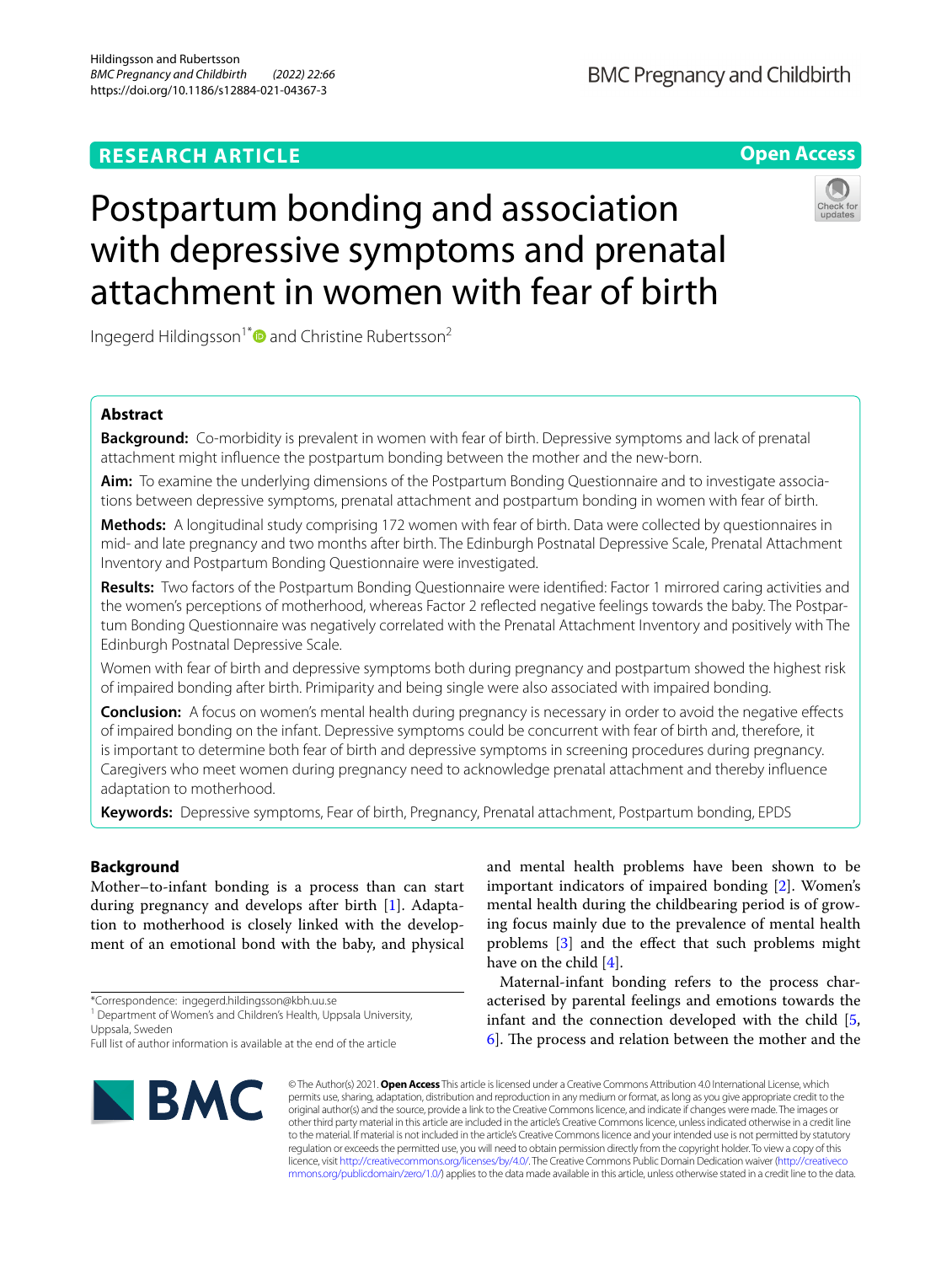baby starts during pregnancy, and is referred to as prenatal attachment [\[7](#page-7-6)]. Muller and Mercer described prenatal attachment as 'the unique relationship between the mother and her unborn baby'  $[7]$  $[7]$ . This connection implies communication with the unborn baby, fantasies and planning for the future activities with the baby [[8\]](#page-7-7).

A recent systematic review of 19 scientifc studies showed that the majority of studies indicated positive relationships between prenatal attachment and later bonding  $[9]$  $[9]$ . Three of the included studies in the review reported a negative association between prenatal attach-ment and impaired bonding after birth [[10–](#page-7-9)[12](#page-7-10)]. Depressive symptoms during pregnancy are quite common and affect approximately  $7-16%$  of pregnant women  $[13, 14]$  $[13, 14]$  $[13, 14]$  $[13, 14]$ . Depressive symptoms after birth are present in 9–12%, and around 12% of women show depressive symptoms during the overall perinatal period [\[15\]](#page-7-13). Depressive symptoms are associated with lower prenatal attachment as shown in a population-based study of 718 pregnant women [\[16](#page-7-14)]. Alhusen reported in a review from 2012 [[17](#page-7-15)] that pregnant women with mental health problems, such as anxiety and depression were more likely to present impaired maternal–fetal bonding. Reck et al. [[18\]](#page-7-16) also concluded that depression can negatively infuence the interactions between the mother and the infant [[18\]](#page-7-16).

Fear of birth is also common in pregnant women and afects approximately 14% worldwide, as shown in a systematic review and meta-analysis based on 29 scientifc papers [[19](#page-7-17)]. Fear of birth has been linked to depressive symptoms as shown in another systematic review of 21 scientifc papers, [[20\]](#page-7-18) and comorbidity between fear of birth and mental health problems are well known [[21–](#page-7-19) [23\]](#page-7-20). Co-morbidity refers to people who have a disease or condition also have one or more other diseases or conditions ([https://dictionary.cambridge.org/dictionary/engli](https://dictionary.cambridge.org/dictionary/english/comorbidity) [sh/comorbidity](https://dictionary.cambridge.org/dictionary/english/comorbidity)).

Such fear can adversely afect a woman's ability to build a relationship to the unborn [[24](#page-7-21)] and the newborn baby [[25\]](#page-7-22). Hence, comorbidity is prevalent in women with fear of birth. Pregnant women's mental health needs to be further addressed, as it could afect the health of both the mother and the baby  $[26]$  $[26]$ , the prenatal attachment  $[16]$  $[16]$ , the postnatal bonding and parenting [\[18,](#page-7-16) [25\]](#page-7-22), and children's emotional health up to five years of age  $[4]$  $[4]$ .

# **Problem area**

Previous studies have shown that depressive symptoms could adversely afect the development of the child and is associated with prenatal attachment but the link between emotional well-being, prenatal attachment and postnatal bonding in women with fear of birth is not fully investigated. Hence, the aim of the present study was to examine the underlying dimensions' of the Postpartum Bonding Questionnaire and to investigate associations between depressive symptoms, prenatal attachment and postpartum bonding in women with fear of birth.

# **Methods**

# **Design**

A longitudinal cohort study of a combined sample of pregnant women participating in treatment for fear of birth. One sample came from a randomized controlled trial (RCT) [\[27](#page-7-24)] and one sample from an experimental study where women were ofered continuity with a known midwife [[28\]](#page-7-25).

# **Setting**

The randomized controlled trial was performed in one university hospital and two referral hospitals in Sweden and the experimental study in three referral hospitals. All women reported severe fear of birth. They were enrolled in antenatal care in their community, following an established national program. with a local midwife as the main caregiver.

#### **Participants and Procedures**

Women in the randomized controlled trial were allocated to counselling with midwives or internet-based cognitive therapy  $[27]$  $[27]$  $[27]$ . The primary outcome for the RCT were levels of fear two months and one year after birth [\[29](#page-7-26)]. The women filled out a screening questionnaire when they came in for a routine ultrasound examination in gestational weeks 17-19. The screening questionnaire included the Fear Of Birth Scale (FOBS), [[30](#page-7-27)] which was the basis for further recruitment to the study. The FOBS includes a question ('How do you feel right now about the approaching birth?'). Women answered with an "X" on the two 100 mm response lines with the anchor words 'Calm'- 'Worried' and 'No fear'- 'Strong fear'. Women reported to what extent they felt fear when thinking about the upcoming birth. The lines were measured separately, and subsequently added and averaged. A cut-off point of 60 or more indicated severe fear of birth [[30\]](#page-7-27). Women who scored 60 or more on the FOBS were contacted by a research midwife and informed about the study. If they consented to participate, they received login details to the internet platform [\(www.u-care.se\)](http://www.u-care.se). After completing the frst questionnaire, women were randomised to counselling with midwives or to internet-based cognitive therapy. All questionnaires were completed online. Details of the process are presented elsewhere [[28](#page-7-25)]. A total of 258 women were included in the randomized controlled trial, but only those who completed all three questionnaires were included in the present study ( $n=104$ ).

Women included in the experimental study (Auroraplus) consisted of 68 of the original 77 women who were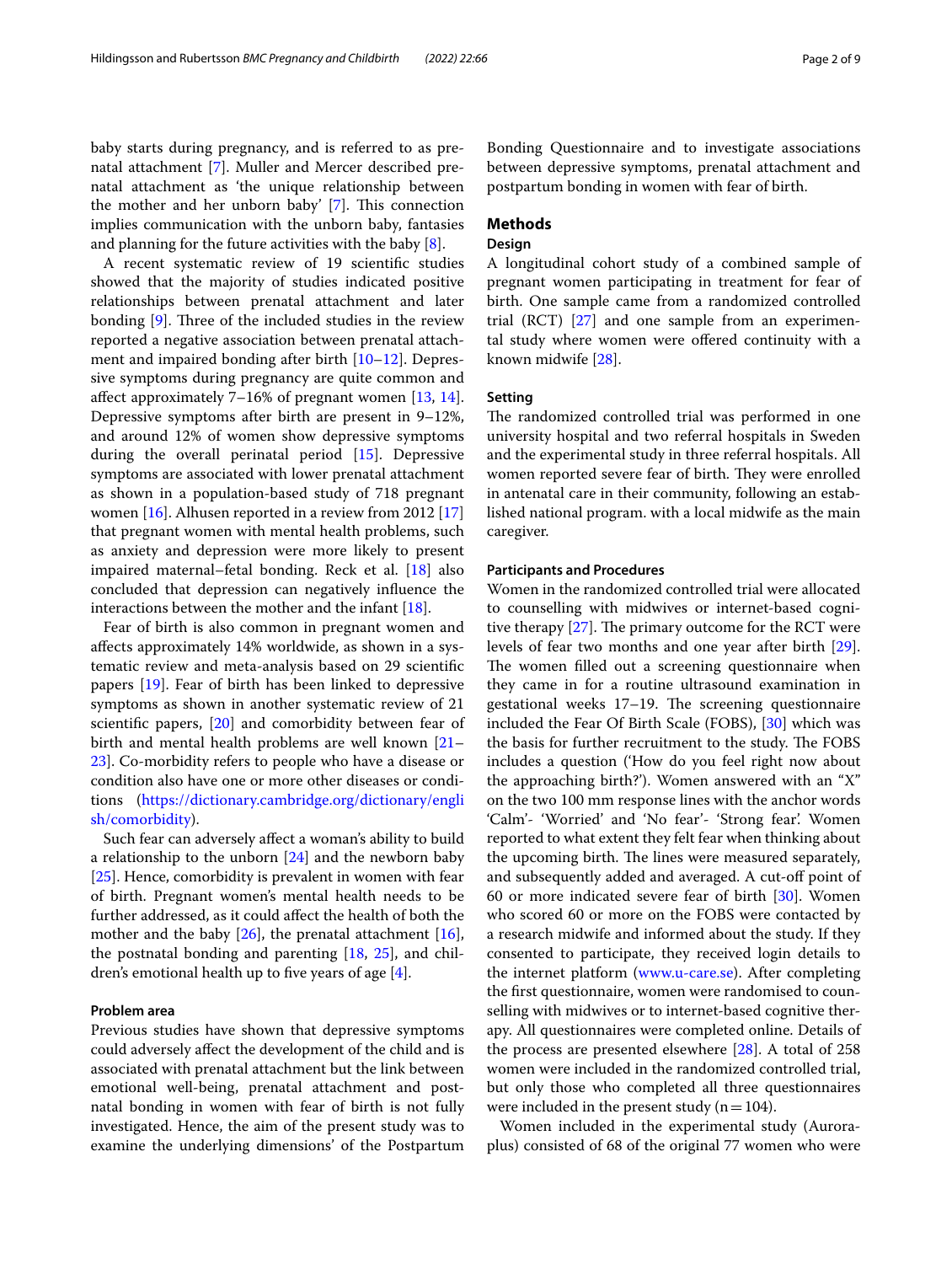ofered counselling with midwives; and in addition, when possible, the counselling midwife provided birth assistance and intrapartum care. Women in the experimental study were referred to the counselling team by the antenatal midwife after FOBS screening or when disclosed fear of birth. They received oral and written information about the study, and if they agreed to participate, questionnaires were sent to their home address [[28](#page-7-25)]. Continuity of care with a known midwife were given randomly, however, there was no midwife on call for births  $[31]$  $[31]$  $[31]$ . The inclusion in the present study implied that all three questionnaires were completed.

#### **Data collection**

Data was collected by three questionnaires, the frst in mid-pregnancy (gw 25), the second in late pregnancy (gw 36) and the third two months after birth. The questionnaires were similar regardless of given treatment. Background variables were collected in the frst questionnaire completed in mid-pregnancy (age, marital status, level of education, country of birth, history of mental health problems, and parity).

**Depressive symptoms** were investigated in mid-pregnancy and two months after birth using the ten-item Edinburgh Postnatal Depression Scale (EPDS) [[32](#page-7-29)], that has been validated in Sweden [[33\]](#page-7-30). EPDS was analysed as a continuous variable and also dichotomised. A cut-of of 13 or above was used during pregnancy, [\[33\]](#page-7-30) and a cut-off of 12 or above was used after birth  $[32]$  $[32]$  to classify women with or without depressive symptoms. To study comorbidity, a composite variable was thereafter created, based on the following dichotomised variables of EPDS: scores of  $0 = No$  depressive symptoms during pregnancy or after birth; 1=depressive symptoms during pregnancy but not after birth; 2=depressive symptoms after birth but not during pregnancy; and finally,  $3 =$  depressive symptoms on both occasions.

In late pregnancy prenatal attachment was assessed using the revised version of the Prenatal Assessment Inventory (PAI-R) [\[34](#page-7-31)]. PAI-R consists of 18 items divided into the three subscales: anticipation, diferentiation and interaction. The 18 items were responded to on a Likert scale with 4-point responses  $(1=$ almost never,  $2$ =sometimes,  $3$ =often,  $4$ =almost always). Higher scores indicating higher levels of prenatal attachment. The three subscales of PAI-R reflect fantasies and future plans for the baby (anticipation), the woman's feeling for the baby and sharing the experiences with other people (interaction) and the woman's knowledge about the baby's personality and activities (diferentiation).

The **Postpartum Bonding Questionnaire** (PBQ) was originally developed by Brockington et al. [[35\]](#page-7-32) and consists of 25 items, with four factors. The first factor was labelled *general emotional factor*, the second *anger towards and rejection of baby*; the third *infant-focus anxiety;* and the fourth, *risk of abuse*. During past years, PBQ has undergone several revisions, refecting diverse factors or dimensions of bonding [\[18](#page-7-16), [36–](#page-7-33)[38\]](#page-7-34), which usually resulted in a reduced number of items and failure to replicate the original version. In the present study we used the 16-item version of PBQ  $[18]$  $[18]$ , where participants rate their agreement of the statements on Likert scales ranging from 0 (always) to 5 (never). The reason for using the 16-item version was mainly to ft the Swedish context, where certain items in the 25-item version would have yield less variability, especially items refecting abuse if children, which is forbidden by law. Positively worded items were reversed, and higher scores indicate more severe and impaired bonding problems.

#### **Analysis**

Descriptive statistics were used to present the background characteristics. The 16 items of the Postpartum Bonding Questionnaire [\[18](#page-7-16)] were subjected to a Principal Component Analysis (PCA) [[39\]](#page-7-35). Prior to performing the PCA, the suitability of data was assessed by a Kaiser– Meyer–Olkin (KMO) measure of sampling adequacy and Bartletts' test of sphericity. Only items loading 0.40 or more were included in the analysis. Three decision rules were used to identify the number of factors to retain: Kaiser's criterion, retaining eigenvalues above 1; Cattell's scree plot; and Horn's parallel analysis where eigenvalues obtained from the PCA were compared with those from a randomly generated data fle of the same size [[39\]](#page-7-35). Only those factors with eigenvalues above the value obtained from the corresponding random data fle were retained. Several analyses were obtained with 2–5 factors until the best model was achieved. Pearson's correlation analysis was conducted between the instruments EPDS, PAI and PBQ. Mean scores and standard deviations were calculated between the factors identifed in the PCA and women's background characteristics.

# **Results**

The 172 participating women with fear of birth who underwent treatment during pregnancy formed the sample (Table [1\)](#page-3-0). Most women were 25–35 years old (mean 31.07, SD 4.97, range 17–44 years), living with a partner (96.5%), born in Sweden (91.3%), and had a high level of education (65.7%). The majority had previous children (52.9%). Nearly one in three women (29.1%) presented with depressive symptoms during pregnancy as did 19% two months after birth. Two months after birth 5.2% of those without fear in mid pregnancy scored 12 or more on the EPDS, and 23 women (13.7%) scored high both during and after pregnancy. A total of 112 women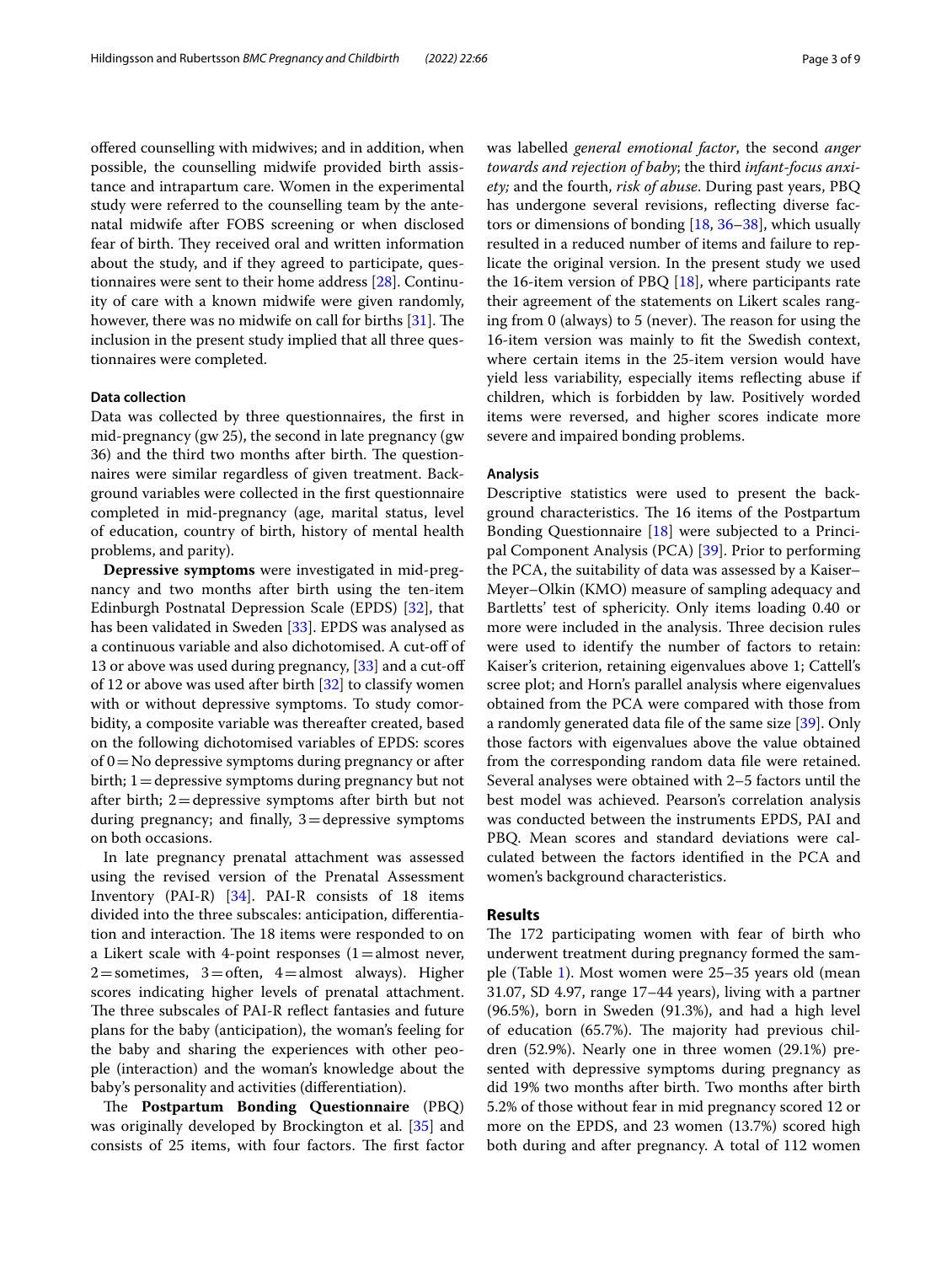### <span id="page-3-0"></span>**Table 1** Background of the participants

| Women<br>in the project                  | $n = 172$<br>n(%) |
|------------------------------------------|-------------------|
| Age groups                               |                   |
| $<$ 25 years                             | 10(5.8)           |
| $25 - 35$ years                          | 120 (70.2)        |
| $> 35$ years                             | 41 (24.0)         |
| <b>Marital status</b>                    |                   |
| Living with a partner                    | 166 (96.5)        |
| Not living with a partner                | 6(3.5)            |
| Country of birth                         |                   |
| Sweden                                   | 157(91.3)         |
| Other country                            | 15(8.7)           |
| Level of education                       |                   |
| High school or lower                     | 59 (34.3)         |
| University education                     | 113(65.7)         |
| Parity                                   |                   |
| Primiparas                               | 81 (47.1)         |
| Multiparas                               | 91 (52.9)         |
| Depressive symptoms in mid pregnancy     |                   |
| FPDS < 13                                | 122 (70.9)        |
| FPDS 13 or more                          | 50 (29.1)         |
| Depressive symptoms 2 months after birth |                   |
| FPDS < 12                                | 136 (81.0)        |
| FPDS 12 or more                          | 32 (19.0)         |

(66.7%) had no sign of depressive symptoms at any time and 24 women in mid pregnancy (14.3%).

# **Principal component analysis and inter‑correlations among scales**

The Kaiser-Meyer-Olkin (KMO) measure of sampling adequacy was 0.83, exceeding the recommended value of 0.60, and Bartlett's test of sphericity was statistically signifcant (p 0.000), suggesting factorability of the data. Initially the PCA revealed fve components with eigenvalues>1, explaining 35.1%, 9.9%, 7.9, 6.7% and 6.5% of the total variance of 65.4%. The parallel analysis, however, only supported the retention of two factors for further investigation when compared to a randomly generated data matrix of the same size (16 variables, 172 respondents).

The two-factor solution explained 45.14% of the total variance, with Factor 1, 35.19% and Factor 2, 9.94%. To aid the interpretation of the two components, Oblimin rotation of the two-factor solution showed a clear pattern, with the all items loading on only one factor (see Table [2](#page-3-1)). The correlations among the factors were quite low (0.36), suggesting that the factors should not be combined to form a total score. However, in this solution, one item (My baby is difficult to comfort) was rejected due to lack of loading  $( $0.40$ ). The 16-item scale had an internal$ consistency of 0.86. The Cronbach alpha value for Factor 1 was 0.82 and for Factor 2, 0.75. Factor 1 included caring

# <span id="page-3-1"></span>**Table 2** Result of the principal component analysis of the postpartum bonding questionnaire

| $n = 172$                                              | <b>Pattern matrix</b> |          | <b>Structure matrix</b> |          |
|--------------------------------------------------------|-----------------------|----------|-------------------------|----------|
|                                                        | <b>Factor 1</b>       | Factor 2 | <b>Factor 1</b>         | Factor 2 |
| Items                                                  |                       |          |                         |          |
| I love my baby to bits (Rev)                           | 0.828                 | 0.094    | 0.794                   | 0.205    |
| I feel close to my baby (Rev)                          | 0.738                 | $-0.043$ | 0.754                   | 0.310    |
| I love to cuddle my baby (Rev)                         | 0.663                 | $-0.117$ | 0.706                   | 0.357    |
| My baby is the most beautiful baby of the world (Rev)  | 0.646                 | $-0.036$ | 0.658                   | 0.269    |
| I wish the old days when I had no baby would come back | 0.592                 | $-0.113$ | 0.633                   | 0.327    |
| I feel happy when my baby smiles or laughs (Rev)       | 0.557                 | 0.350    | 0.613                   | 0.518    |
| I feel trapped as a mother                             | 0.516                 | $-0.245$ | 0.605                   | 0.432    |
| I feel distant from my baby                            | 0.489                 | $-0.341$ | 0.572                   | 0.462    |
| I enjoy playing with my baby (Rev)                     | 0.466                 | $-0.293$ | 0.505                   | 0.283    |
| I resent my baby                                       | 0.463                 | $-0.116$ | 0.431                   | 0.148    |
| My baby annoys me                                      | 0.092                 | 0.790    | 0.377                   | 0.823    |
| My baby irritates me                                   | 0.078                 | 0.786    | 0.363                   | 0.815    |
| I feel angry with my baby                              | $-0.117$              | 0.731    | 0.147                   | 0.689    |
| My baby winds me up                                    | 0.324                 | 0.554    | 0.521                   | 0.661    |
| My baby makes me anxious                               | 0.128                 | 0.479    | 0.301                   | 0.525    |
| My baby is easily comforted                            | 0.206                 | $-0.255$ | 0.299                   | $-0.330$ |
| Cronbach alpha value                                   | 0.824                 | 0.752    |                         |          |

Bold values indicate major loadings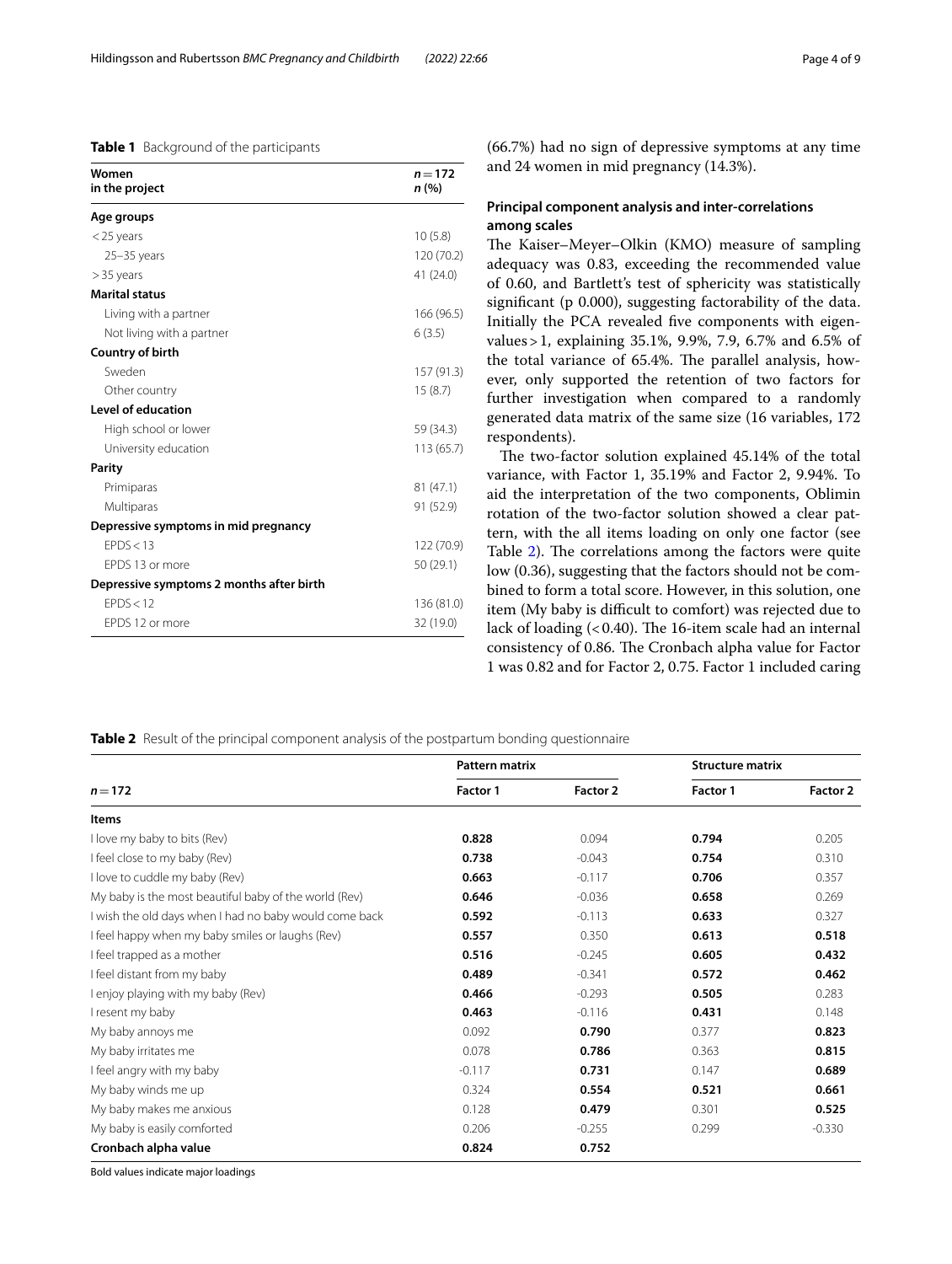activities and the woman's perceptions of motherhood, whereas Factor 2 involved negative feelings towards the baby. The two factors identified using the Principal Component Analysis were further investigated in relation to women's sociodemographic background, their prenatal attachment and depressive symptoms. The pattern matrix and structure matrix of the items included in the factors are shown in Table [2.](#page-3-1)

The inter-correlations of the scales are presented in Table [3](#page-4-0). Both factors on the PBQ were negatively associated with the subscales on Prenatal Attachment Inventory (PAI), with the exception of Factor 2, which was not signifcantly associated with the subscale of diferentiation (Table [3\)](#page-4-0). High levels of bonding impairment also showed higher summed scores of EPDS.

#### **Background characteristics in relation to the factors**

In Table [4](#page-4-1) the mean scores of the two factors are presented in relation to women's background characteristics. There were no differences in age, country of birth, level of education or previous mental health problems. Women who were not living with a partner in mid-pregnancy were more likely to score higher on both factors (Factor 1 caring activities and the woman's perceptions of motherhood, and Factor 2 negative feelings towards the baby). This indicated that these women had more impaired bonding and negative feelings towards the baby. First-time mothers were also at higher risk of less favourable bonding in terms of having more negative feelings towards the baby.

<span id="page-4-0"></span>**Table 3** Intercorrelations between factors obtained from the Postpartum Bonding Questionnaire, Prenatal Attachment Inventory, and Edinburgh Postnatal Depression Scale

|                                                                          |            | Factor 1 PBO <sup>1</sup> Factor 2 PBO <sup>2</sup> |
|--------------------------------------------------------------------------|------------|-----------------------------------------------------|
| Factor 2 PBQ $(n = 172)$                                                 | $0.584***$ |                                                     |
| Prenatal attachment (PAI) $(n = 150)$                                    |            |                                                     |
| Anticipation (mean 16.30, SD 3.73)<br>Range 8-24                         | $-0.277**$ | $-0.244**$                                          |
| Interaction (mean 16.95, SD 3.62)<br>Range 8-24                          | $-0.280**$ | $-0.199*$                                           |
| Differentiation (mean 17.04, SD 4.45)<br>Range 6-24                      | $-0.235**$ | $-0.072$                                            |
| Depressive symptoms ( $n = 171$ )                                        |            |                                                     |
| EPDS <sup>3</sup> in mid pregnancy (mean 9.64,<br>SD 5.60)<br>Range 0-24 | $0.259**$  | $0.175*$                                            |
| EPDS postpartum (mean 7.53, SD 5.12)<br>Ranges 0-27                      | 0.566***   | $0.452***$                                          |

<sup>1</sup> Factor 1 includes caring activities and the woman's perceptions of motherhood

<sup>2</sup> Factor 2 includes negative feelings towards the baby

<sup>3</sup> *EPDS* refers to Edinburgh Postnatal Depressive Scale

<span id="page-4-1"></span>**Table 4** Mean scores (*SD*) of the factors of Postpartum Bonding Questionnaire in relation to background variables

|                                           | Factor 1      | Factor 2    |
|-------------------------------------------|---------------|-------------|
| Age groups                                |               |             |
| 16-25 years ( $n = 10$ )                  | 5.00(4.13)    | 4.10 (1.72) |
| 25-35 years ( $n = 120$ )                 | 4,15(5.22)    | 4.32 (3.41) |
| 35 years or more ( $n = 40$ )             | 4.27(3.94)    | 3.87(3.25)  |
| p-value                                   | 0.871         | 0.754       |
| Civil status                              |               |             |
| Living with a partner ( $n = 166$ )       | 4.03 (4.59)   | 4.07(3.14)  |
| Not living with a partner ( $n = 5$ )     | 10.20 (11.90) | 7.80 (6.18) |
| p-value                                   | 0.005         | 0.012       |
| Country of birth                          |               |             |
| Sweden ( $n = 156$ )                      | 4.36 (4.97)   | 4.25 (3.36) |
| Other country ( $n = 15$ )                | 2.60(3.55)    | 3.46 (2.61) |
| p-value                                   | 0.079         | 0.295       |
| <b>Level of education</b>                 |               |             |
| High school or lower ( $n = 112$ )        | 4.08(5.31)    | 3.62(3.03)  |
| University education ( $n = 59$ )         | 4.27(4.64)    | 4.47(3.41)  |
| <i>p</i> -value                           | 0.807         | 0.112       |
| Parity                                    |               |             |
| Primiparas ( $n = 81$ )                   | 4.56 (5.75)   | 4.97 (3.53) |
| Multiparas ( $n = 90$ )                   | 3.88 (3.91)   | 3.46 (2.91) |
| p-value                                   | 0.364         | 0.003       |
| Previous mental health problems           |               |             |
| No ( $n = 83$ )                           | 4.07 (3.79)   | 4.19 (3.00) |
| Yes ( $n = 88$ )                          | 4.34(5.71)    | 4.17(3.57)  |
| $p$ -value                                | 0.720         | 0.965       |
| Depressive symptoms mid pregnancy         |               |             |
| $EPDS1 < 13 (n = 122)$                    | 3.48(3.36)    | 3.86 (3.03) |
| EPDS 13 or more ( $n = 49$ )              | 6.02(7.12)    | 4.95 (3.81) |
| p-value                                   | 0.002         | 0.051       |
| Depressive symptoms 2 months after birth  |               |             |
| $EPDS1 < 12 (n = 136)$                    | 3.31 (3.28)   | 3.61(2.88)  |
| EPDS 12 or more $(n=32)$                  | 7.75 (8.06)   | 6.65(3.96)  |
| p-value                                   | 0.000         | 0.000       |
| Trajectories of depressive symptoms       |               |             |
| No depressive symptoms at any time        | 3.35 (3.29)   | 3.63(2.87)  |
| Depressive symptoms only in mid pregnancy | 3.12(3.27)    | 3.50 (2.99) |
| Depressive symptoms only postpartum       | 5.00(4.18)    | 6.66(3.90)  |
| Depressive symptoms in pregnancy and      | 8.82 (9.00)   | 6.65 (4.07) |
| postpartum                                |               |             |
| p-value                                   | 0.000         | 0.000       |

<sup>1</sup> *EPDS* refers to Edinburgh Postnatal Depressive Scale

Women with EPDS scores of 13 or above in mid-pregnancy were more likely to score high on Factor 1, compared to women without depressive symptoms (p 0.002). Depressive symptoms after birth (EPDS>12) were associated with higher scores on both Factor 1 and Factor 2, suggesting that women with depressive symptoms after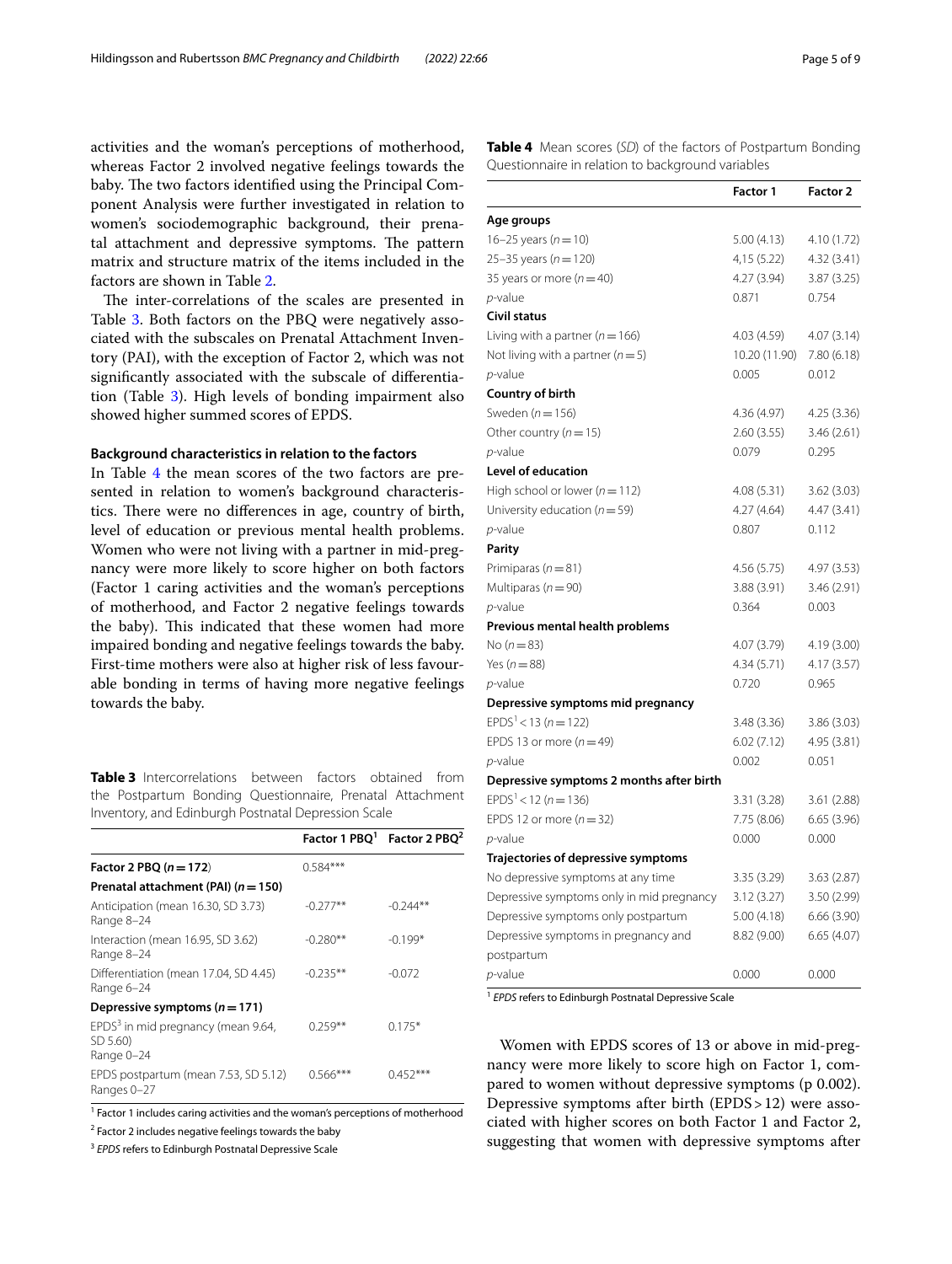birth are more likely to present with impaired bonding and negative feelings towards the baby. The most impaired bonding scores, however, were seen in the composite variable where women with depressive symptoms both during pregnancy and at postpartum presented with the highest mean scores in Factor 1, and together with women who had depressive symptoms at only postpartum, in Factor 2.

# **Discussion**

While previous studies have primarily focused on fear of birth during pregnancy and depressive symptoms, the present study adds to the literature by including prenatal attachment and postpartum bonding. The main finding of this study was the association between prenatal attachment and postpartum bonding, where low prenatal attachment also showed impaired bonding. In addition, a strong association was found between depressive symptoms and impaired bonding in women with fear of birth. The principal component analysis failed to replicate earlier versions of the Postpartum Bonding Questionnaire.

#### **Low prenatal attachment and impaired bonding**

The instruments included in the study, PAI  $[34]$  $[34]$ , EPDS [302] and PBQ [[18\]](#page-7-16) showed some degrees of association. First, the two factors of PBQ were strongly correlated. This is not surprising, as Factor 1 represents caring activities and the woman's perceptions of motherhood, and Factor 2 comprised negative feelings towards the baby. It is likely that negative feelings would make a woman less joyful about motherhood and, therefore, less likely to plan for future caring activities. Another explanation, found in the association between higher scores on EPDS and higher scores on PBQ indicates that a woman identifed with depressive symptoms might not perceive motherhood with enjoyment.

Previous studies have also shown that mental illness, stress, and lack of support are closely related to prenatal depression  $[40]$  $[40]$ , and a depressed mother can have difficulties in developing prenatal attachment [[41\]](#page-7-37).

In the present study with a sample of women with fear of birth we found associations between low prenatal attachment, high levels of depressive symptoms and impaired bonding. Similar fndings have been reported in an Italian study showed impaired bonding three months after birth in women with fear of birth after controlling for depressive symptoms. The authors concluded that fear of birth itself is a factor for which directed interventions during pregnancy are needed [[24\]](#page-7-21). It was suggested that depressive symptoms could be identifed during pregnancy, either through a screening procedure or by the woman self-reporting if she perceives a trustful relationship with her midwife.

There was also an association between the factors of PBQ and the subscales of PAI, with one exception, which was between Factor 2 in PBQ and the subscale *diferentiation*. This particular subscale refers to perceptions of the baby's personality and activities. The other subscales, *anticipation* and *interaction,* were correlated to both factors on the PBQ. Previous studies have shown that mothers with positive prenatal attachment also have more physical contact with the baby [\[42](#page-7-38), [43\]](#page-7-39).

In clinical practice, it might be important to strongly focus on interventions to increase prenatal attachment and thereby contribute to the bonding process. Midwives have a unique opportunity, during the regular antenatal visits, to help women interact with their unborn babies. Previous studies have suggested that during abdominal palpations women might be encouraged and instructed to use a hands-on approach to sense the position of the baby and the diferent body parts, which results in a higher maternal awareness of the baby [[16,](#page-7-14) [44](#page-7-40)]. Midwives need to be compassionate and go beyond simply providing information and the use of checklists, which might diminish the signals and communication about the transition to motherhood [\[45](#page-7-41)].

#### **Background characteristics and postpartum bonding**

The result of the present study not only showed associations between the instruments used, but also identifed certain background characteristics that should be considered in relation to the factors of the postnatal bonding. First we determined that women who were not living with a partner in mid-pregnancy were more likely to report impaired bonding two months after birth. We do not know if their civil status changed over time, but it is likely that an unstable relationship could involve low social support, which are fndings also shown in a Danish prospective cohort study [\[2](#page-7-1)]. In addition, an Italian study conducted on frst-time mothers showed that women with fear of birth also reported lower scores in couple adjustment, with increased levels of anxiety and fear of birth [\[46](#page-8-0)].

Secondly, we found that, in this sample of women with fear of birth, that primiparous women were more likely to present with impaired bonding. This finding contradicts the results from studies that reported that multiparous women were more at risk of attachment [\[16\]](#page-7-14) and bonding problems [\[2\]](#page-7-1), and the latter review suggested that when a woman becomes a mother for the frst time, she may have more time and attention for her pregnancy and child, which may positively afect mother-to-infant bonding. We do not know the reason for primiparous women's higher scores on the PBQ, but one possible explanation could be that women identifed with fear of birth might sufer from other traumas. Another explanation is that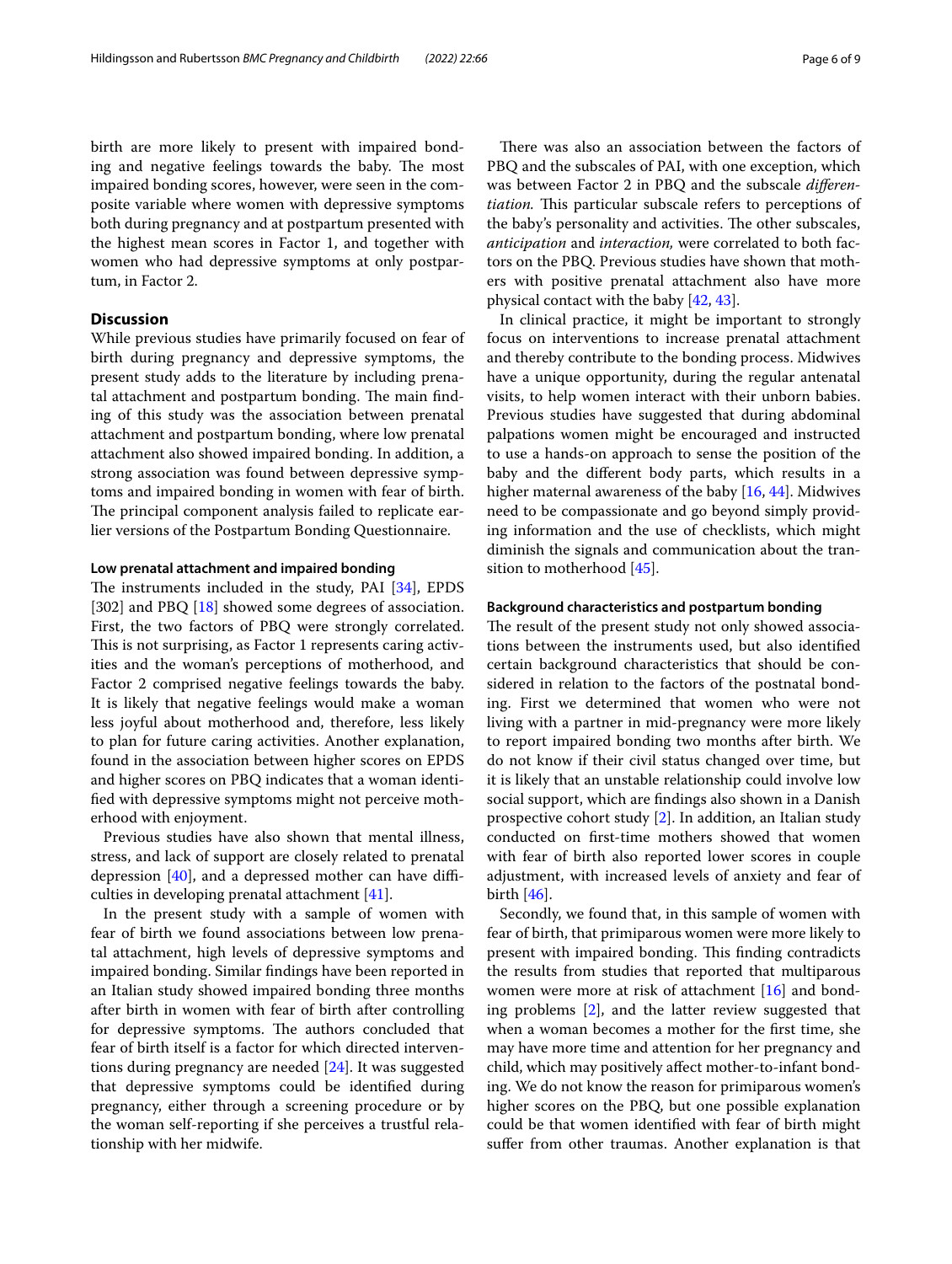the women were preoccupied with their fear of birth during pregnancy and had not sufficiently processed the prenatal attachment [[9\]](#page-7-8). Yet another explanation could be that they had not received any help with their emotional well-being, e.g. depressive symptoms.

The most impaired bonding was seen in the composite variable where women with depressive symptoms both during pregnancy and postpartum presented with the highest mean scores in Factor 1, and together with those who had depressive symptoms only after birth, in Factor 2. Having depression during a period that is usually associated with joy and happiness, probably creates long periods with increased levels of stress. Most pregnant women in Sweden are fully aware of the options of treatment for fear of birth, mainly counselling that is offered in all Swedish hospitals [\[47\]](#page-8-1). Screening for fear of birth is increasing in antenatal care in Sweden [\[48](#page-8-2)], but screening for depressive symptoms needs to be further developed/introduced during pregnancy. The increase in young women's mental ill-health has been acknowledged, but might still arouse feelings of shame, during a period when you are supposed to be happy, as shown by Nagle and Farrelly, 2018 in an Irish interview study [[49\]](#page-8-3). Evaluation of women's mental health could also be challenging for midwives if treatment options and referrals are lacking.

Finally, this study adds to the growing body of research focusing on the link between prenatal attachment and postnatal bonding. We can only agree with the conclusions based on the review of 19 studies [\[9](#page-7-8)], that a regular screening process of fear of birth, depressive symptoms and prenatal attachment may be the frst part of a preventive program that could have an impact on the development of bonding after birth.

# **Methodological considerations**

This study design is compromised by conducting a secondary analysis with a mix of women from the treatment groups. The self-reported questionnaires, the lack of psychiatric clinical diagnoses to verify depression and the under-representation of foreign-born women in the study sample reduce its capacity to be generalised to wider populations of pregnant women. The fairly small sample size and its specifc characteristics, i.e., fear of birth, further limits the generalisability. Another limitation could be lack of control group as all women presented with fear of birth.

The strength of the study lies in its longitudinal design and the use of validated scales to measure depressive symptoms, fear of birth, prenatal attachment and postpartum bonding. The Principal Component Analysis failed to replicate previous studies that used the Postpartum Bonding Questionnaire. We chose to use the 16-item scale as it seemed most relevant in a Swedish context. We believe that the 25-item scale includes questions that would have yielded less variability, such as questions about abuse of the baby. In Sweden, parents are by law forbidden to act violently on children. Hairstone et al. [[37\]](#page-7-42) also excluded these questions due to ethical reasons.

#### **Conclusion**

A focus on women's mental health during pregnancy is necessary in order to avoid negative efects of impaired bonding on the infant. Depressive symptoms could be concurrent with fear of birth and, therefore, it is important to use screening procedures for both of these during pregnancy. Caregivers who meet women during pregnancy need to acknowledge prenatal attachment and thereby infuence adaptation to motherhood.

#### **Abbreviations**

PBQ: Postpartum Bonding Questionnaire; PAI: Prenatal Attachment Inventory; EPDS: Edinburg Postnatal Depression Scale; FOBS: Fear Of Birth Scale.

#### **Acknowledgements**

Na

#### **Authors' contributions**

Initially IH and CR were Principal Investigators for the original studies. IH and CR designed the study together, CR made the background research for the subject, IH made the statistical analysis with input from CR. IH wrote the frst draft and CR was a major contributor in writing the manuscript. Both authors read and approved the fnal manuscript.

#### **Funding**

Open access funding provided by Uppsala University. The study was funded by grants from the Kamprad Family Foundation for Entrepreneurship, Research and Charity [Grant number 20190008] and by Jan Haines Foundation for scientifc clinical research [Grant number 2019/1837].

#### **Availability of data and materials**

The datasets used and/or analysed during the current study are available from the corresponding author on reasonable request.

#### **Declarations**

#### **Ethics approval and consent to participate**

The primary studies underlying this secondary analysis gained ethical approval from The regional ethics board in Uppsala, dnr 2013–209, and 2016–0588. All women received written information and signed a consent form prior to participation.

**Consent for publication**

#### Na.

#### **Competing interests**

The authors declare that they have no competing interests.

#### **Author details**

<sup>1</sup> Department of Women's and Children's Health, Uppsala University, Uppsala, Sweden. <sup>2</sup> Department of Health Science, Lund University, Lund, Sweden.

Received: 4 May 2021 Accepted: 23 December 2021Published online: 25 January 2022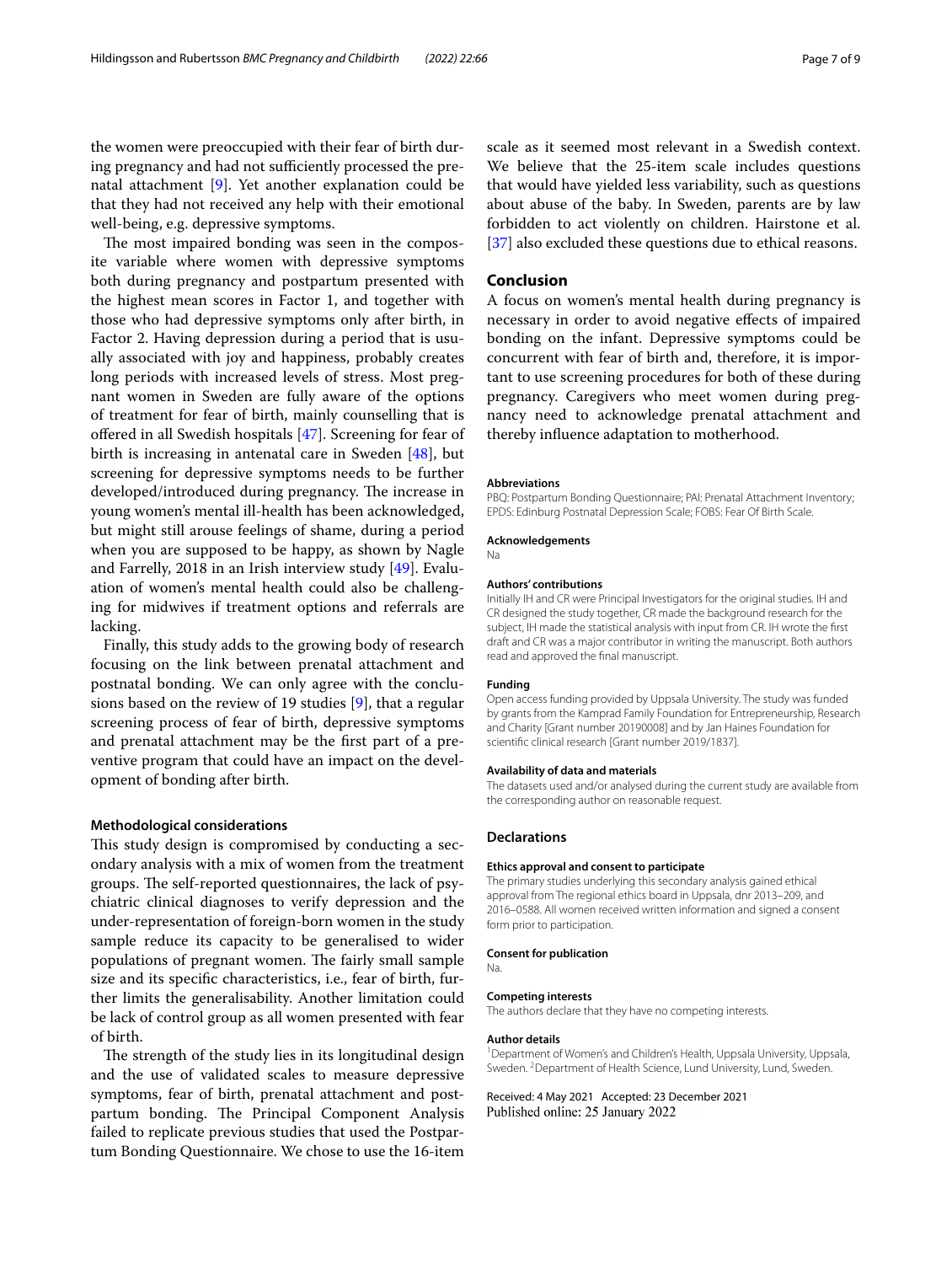#### **References**

- <span id="page-7-0"></span>1. Tichelman E, Westerneng M, Witteveen AB, van Baar AL, van der Horst HE, de Jonge A, et al. Correlates of prenatal and postnatal mother-to-infant bonding quality: A systematic review. PLoS One. 14(9): e0222998.
- <span id="page-7-1"></span>2. Ertmann RK, Bang CW, Kriegbaum M, Vaever MS, Kragstrup J, Siersmat V, et al. What factors are most important for the development of the maternal–fetal relationship? A prospective study among pregnant women in Danish general practice. BMC Psychol. 2012;9:2.
- <span id="page-7-2"></span>Public Health Agency of Sweden. Reduced mental well-being, 2018. Retrieved from: [https://www.folkhalsomyndigheten.se/livsvillkor-levna](https://www.folkhalsomyndigheten.se/livsvillkor-levnadsvanor/psykisk-halsa-och-suicidprevention/statistik-psykisk-halsa/) [dsvanor/psykisk-halsa-och-suicidprevention/statistik-psykisk-halsa/](https://www.folkhalsomyndigheten.se/livsvillkor-levnadsvanor/psykisk-halsa-och-suicidprevention/statistik-psykisk-halsa/)
- <span id="page-7-3"></span>4. Pietikänen J, Kiviruusu O, Kylliäinen A, Pölkki P, Saarenpää-Heikkilä O, Pauni T, et al. Maternal and paternal depressive symptoms and children's emotional problems at the age of 2 and 5 years: a longitudinal study. J Child Psychol Psychiat. 2020;61:195–204.
- <span id="page-7-4"></span>5. Bicking Kinsey C, Hupcey J. State of the science of maternal–infant bonding: A principle-based concept analysis. Midwifery. 2013;29:1314–20.
- <span id="page-7-5"></span>6. Kennell J, McGrath S. Starting the process of mother–infant bonding. Acta Paediatr. 2005;94:775–7.
- <span id="page-7-6"></span>7. Muller ME, Mercer RT. Development of the Prenatal Attachment Inventory. West J Nurs Res. 1993;15:199–215.
- <span id="page-7-7"></span>8. Rubin R. Maternal tasks in pregnancy. J Adv Nurs. 1975;1976(1):367–76.
- <span id="page-7-8"></span>9. Trombetta T, Giordano M, Santoniccolo F, Vismara L, Della Vedova AM and Rollè L. Pre-natal Attachment and Parent-To-Infant Attachment: A Systematic Review. Front. Psychol. 2021;12:620942.
- <span id="page-7-9"></span>10. Dubber S, Reck C, Müller ME, Gawlik S. Post-partum bonding: the role of perinatal depression, anxiety and maternal–fetal bonding during pregnancy. Arch Womens Ment Health. 2015;18:187–95.
- 11. Matthies LM, Müller M, Doster A, Sohn C, Wallwiener M, Reck C, et al. Maternal–fetal attachment protects against post-partum anxiety: the mediating role of post-partum bonding and partnership satisfaction. Arch Gynecol Obstet. 2020;301:107–17.
- <span id="page-7-10"></span>12. Zdolska-Wawrzkiewicz A, Bidzan M, Chrzan-Detko´s M, Pizu´nska D. The dynamics of becoming a mother during pregnancy and after childbirth. Int J Environ Res Public Health. 2020;17:1–11.
- <span id="page-7-11"></span>13. Bennett HA, Einarson A, Taddio A, Koren G, Einarson TR. Prevalence of depression during pregnancy: Systematic review. Obstet Gynecol. 2004;03:698–709.
- <span id="page-7-12"></span>14. Okagbue HI, Adamu PI, Bishop SA, Oguntunde PE, Opanuga AA, Akhmetshin EM. Systematic Review of Prevalence of Antepartum Depression during the Trimesters of Pregnancy. Open Access Maced J Med Sci. 2019;7:1555–60.
- <span id="page-7-13"></span>15. Woody CA, Ferrari AJ, Siskind DJ, Whiteford HA, Harris MG. A systematic review and meta-regression of the prevalence and incidence of perinatal depression. J Afect Disord. 2017;219:86–92.
- <span id="page-7-14"></span>16. Rubertsson C, Pallant J, Sydsjö G, Haines H, Hildingsson I. Maternal depressive symptoms have a negative impact on prenatal attachmentfndings from a Swedish community sample. JRIP. 2015;33:153–64.
- <span id="page-7-15"></span>17. Alhusen J, Gross D, Hayat MJ, Rose L, Sharps P. The role of mental health on maternal–fetal attachment in low-income women. JOGNN. 2012;41(6):e71–81.
- <span id="page-7-16"></span>18. Reck C, Klier CM, Pabst K, Stehle E, Stefenelli U, Struben K, et al. The German version of the Postpartum Bonding Instrument: Psychometric properties and association with postpartum depression. Arch Womens Ment Health. 2006;9:265–71.
- <span id="page-7-17"></span>19. O'Connell M, Leahy-Warren P, Khashan A, Kenny L, O'Neill S. Worldwide prevalence of tocophobia in pregnant women: systematic review and meta-analysis. Acta Obstet Gynecol Scand. 2017;96:907–20.
- <span id="page-7-18"></span>20. Dencker A, Nilsson C, Begley C, Jangsten E, Mollberg M, Patela H, et al. Causes and outcomes in studies of fear of childbirth: A systematic review. Women Birth. 2019;32:99–111.
- <span id="page-7-19"></span>21. Storksen HT, Eberhard-Gran M, Garthus-Niegel S, Eskild A. Fear of childbirth; the relation to anxiety and depression. Acta Obstet Gynecol Scand. 2012;91:237–42.
- 22. Wikman A, Axfors C, Iliadis SI, Cox J, Fransson E, Skalkidou A. Characteristics of women with diferent perinatal depression trajectories. J Neuro Res. 2020;98:1268–82.
- <span id="page-7-20"></span>23. Lilliecreutz C, Josefsson A, Mohammed H, Josefsson A, Sydsjö G. Mental disorders and risk factors among pregnant women with depressive symptoms in Sweden-A case-control study. Acta Obstet Gynecol Scand. 2021;00:1–7.
- <span id="page-7-21"></span>24. Challacombe F, Nath S, Trevillion K, Pawlby S, Howard L. Fear of childbirth during pregnancy: associations with observed mother-infant interactions and perceived bonding. Arch Womens Ment Health. 2020. [https://doi.](https://doi.org/10.1007/s00737-020-01098-w) [org/10.1007/s00737-020-01098-w.](https://doi.org/10.1007/s00737-020-01098-w)
- <span id="page-7-22"></span>25. Simpson M, Catling C. Understanding psychological traumatic birth experiences: A literature review. Women Birth. 2016;29:203–7.
- <span id="page-7-23"></span>26. Kingston D, Kehler H, Austin M-P, Mughal M, Wajid A, Vermedyden L, et al. Trajectories of maternal depressive symptoms during pregnancy and the frst 12 months postpartum and child externalizing and internalizing behavior at three years. PLoS ONE. 2018;04:1–19.
- <span id="page-7-24"></span>27. Rondung E, Ternström E, Hildingsson I, Haines H, Sundin Ö, Ekdahl J, et al. Comparing Internet-based cognitive behavioral therapy with standard care for women with fear of birth: Randomized controlled trial. JMIR Mental Health. 2018;5:e10420.
- <span id="page-7-25"></span>28. Hildingsson I, Karlström A, Rubertsson C, Haines H. A known midwife can make a diference for women with fear of childbirth- birth outcome and experience of intrapartum care. Sex Reprod Healthc. 2019;21:33–8.
- <span id="page-7-26"></span>29. Ternström E, Hildingsson I, Haines H, Karlström A, Sundin Ö, Thomtén J, Segeblad B, Larsson B, Rondung E, Rubertsson C. A randomized controlled study comparing internet-based cognitive behavioral therapy and counseling for fear of birth – a study protocol of the U-CARE: pregnancy trial. Sex Reprod Healthc. 2017;13:75–82.
- <span id="page-7-27"></span>30. Hildingsson I, Haines H, Karlström A, Nystedt A. Presence and Process of Fear of birth during pregnancy- fndings from a longitudinal cohort study. Women Birth. 2017;30(5):242–7.
- <span id="page-7-28"></span>31. Hildingsson I, Karlström A, Rubertsson C, Haines H. Women with fear of childbirth might beneft from having a known midwife during labour. Women and Birth. 2019;32:58–63.
- <span id="page-7-29"></span>32. Cox JPL, Holden JM, Sagovsky R. Detection of postnatal depression. Development of the 10-item Edinburgh Postnatal Depression Scale. Br J Psychiatr. 1987;150:82–786.
- <span id="page-7-30"></span>33. Rubertsson C, Börjesson K, Berglund A, Josefsson A, Sydsjö G. The Swedish validation of Edinburgh postnatal depression scale (EPDS) during pregnancy. Nord J Psychiatr. 2011;65:414–8.
- <span id="page-7-31"></span>34. Pallant JF, Haines HM, Hildingsson I, Cross M, Rubertsson C. Psychometric evaluation and refnement of the Prenatal Attachment Inventory. J Reprod Infant Psychol. 2014;32:112–25.
- <span id="page-7-32"></span>35. Brockington IF, Fraser C, Wilson D. The Postpartum Bonding Questionnaire: a validation. Arch Womens Ment Health. 2006;9:233–42.
- <span id="page-7-33"></span>36. Garcia-Esteve L, Torres A, Lasheras G, Palacios-Hernández B, Farré-Sender B, Subirà S, et al. Assessment of psychometric properties of the Postpartum Bonding Questionnaire (PBQ) in Spanish mothers. Arch Womens Ment Health. 2016;19:385–94.
- <span id="page-7-42"></span>37. Hairston I, Handelzalts J, Assis C, Kovo M. Postpartum bonding diffculties and adult attachment styles: the mediating role of postpartum depression and childbirth-related PTDS. Infant ment health j. 2018;39:198–208.
- <span id="page-7-34"></span>38. Kjerulff K, Attanasio L, Szajder K, Brubaker L. A prospective cohort study of post-traumatic stress disorder and maternal-infant bonding after frst childbirth. J Psychosom Res. 2021;44:110424.
- <span id="page-7-35"></span>39. Pallant J. SPSS Survival Manual. 5th ed. Sydney: Allen & Unwin; 2013. 978-1-74331-400-5.
- <span id="page-7-36"></span>40. Ossa X, Bustos L, Fernandez L. Prenatal attachment and associated factors during the third trimester of pregnancy in Temuco. Chile Midwifery. 2012;28:e689–96.
- <span id="page-7-37"></span>41. Brandon A, Pitts S, Denton W, Stinger A, Evans HMA. history of the theory of prenatal attachment. J Prenat Perinat Psychol Health. 2009;23:201–2.
- <span id="page-7-38"></span>42. Siddiqui A, Hagglof B. Does maternal prenatal attachment predict postnatal mother–infant interaction? Early Hum Dev. 2000;59:13–25.
- <span id="page-7-39"></span>43. Malm M-C, Hildingsson I, Rubertsson C, Rådestad I, Lindgren H. Prenatal attachment and its association with foetal movement during pregnancy – A population based survey. Women Birth. 2016;29:482–6.
- <span id="page-7-40"></span>44. Nishikawa M, Sakakibara H. Efect of nursing intervention program using abdominal palpation of Leopold's maneuvers on maternal–fetal attachment. Reprod Health. 2013;10:12.
- <span id="page-7-41"></span>45. Tichelman E, Peters L, Oost J, Westerhout A, Schellevis F, Burger H, et al. Addressing transition to motherhood, guideline adherence by midwives in prenatal booking visits: Findings from video recordings. Midwifery. 2019;69:76–83.